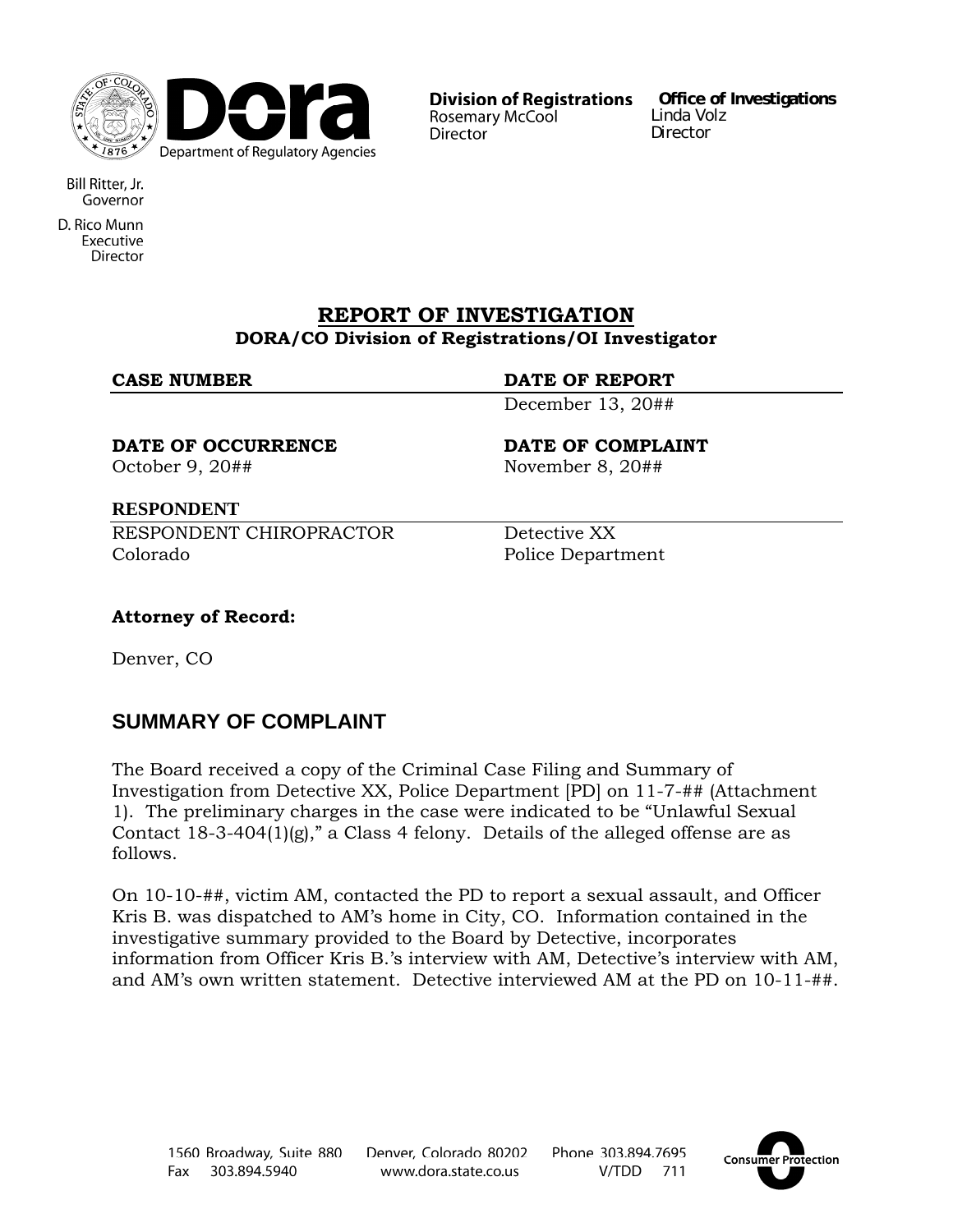AM had been under the care of RESPONDENT CHIROPRACTOR for a "spinal injury." AM first went to RESPONDENT CHIROPRACTOR's offices in August 20##, and during the "initial visit", RESPONDENT CHIROPRACTOR examined AM, took x-rays and offered a "sales pitch." AM was unable to pay for care, so she declined RESPONDENT CHIROPRACTOR's offers. RESPONDENT CHIROPRACTOR later called AM at home and offered her 3 months of treatment "on a scholarship program." AM agreed to the offer, and began 3x/week treatment. During office visits, although "friendly banter" would be exchanged between AM and RESPONDENT CHIROPRACTOR, "the topic would eventually turn sexual in nature." RESPONDENT CHIROPRACTOR learned that AM had taken an erotic dancing class and had "nude" photographs of herself. AM had injured herself while taking the "nude" photographs. When AM went to RESPONDENT CHIROPRACTOR for treatment, she explained how the injury occurred. Several times, RESPONDENT CHIROPRACTOR asked AM to see these photos. AM declined.

RESPONDENT CHIROPRACTOR offered to give AM a "therapeutic massage," and on either 10-7-## or 10-8-##, telephoned AM at home and offered to provide massage therapy at her home on 10-9-##. AM agreed, and RESPONDENT CHIROPRACTOR arrived at her home at 2PM on 10-9-##. RESPONDENT CHIROPRACTOR entered AM's home, and set up his massage table in her living room. RESPONDENT CHIROPRACTOR offered AM the option of remaining clothed or nude, although advised that the "massage works better if the person is naked." AM requested to keep "her panties on," although RESPONDENT CHIROPRACTOR suggested that "they tend to get in the way." RESPONDENT CHIROPRACTOR then advised that he was going to change into some shorts, while AM positioned herself on the table and covered herself with a beach towel.

RESPONDENT CHIROPRACTOR commenced the massage and informed AM that the muscles in her back were "very tight" and asked what type of massage she would like, and if she would prefer a "sensual massage." AM told RESPONDENT CHIROPRACTOR that she had already had a "sensual massage" for lunch, and declined. RESPONDENT CHIROPRACTOR then related the story of a patient of his who had indicated that "a chiropractic adjustment alters the blood flow and sensations to the genital area…[and] there have been several documented instances where chiropractic therapy had increased the amount and intensity of orgasms."

During the massage, RESPONDENT CHIROPRACTOR began to pull the towel off of AM's buttocks, however, she grabbed the towel and said "no." AM instructed RESPONDENT CHIROPRACTOR that she did not wish to have her buttocks massaged. RESPONDENT CHIROPRACTOR asked if he could massage her buttocks under or over the towel, and AM said "no." RESPONDENT CHIROPRACTOR then exerted pressure on top of AM's buttocks to the point of pain, so AM allowed him "to massage her buttocks for a while." When finished, RESPONDENT CHIROPRACTOR asked AM to roll over, and lifted the towel off of AM. AM "grabbed the towel back" and held it up to obstruct RESPONDENT CHIROPRACTOR's view of her. RESPONDENT CHIROPRACTOR began massaging AM's legs, and moved to an area that AM believed to be "too high" and AM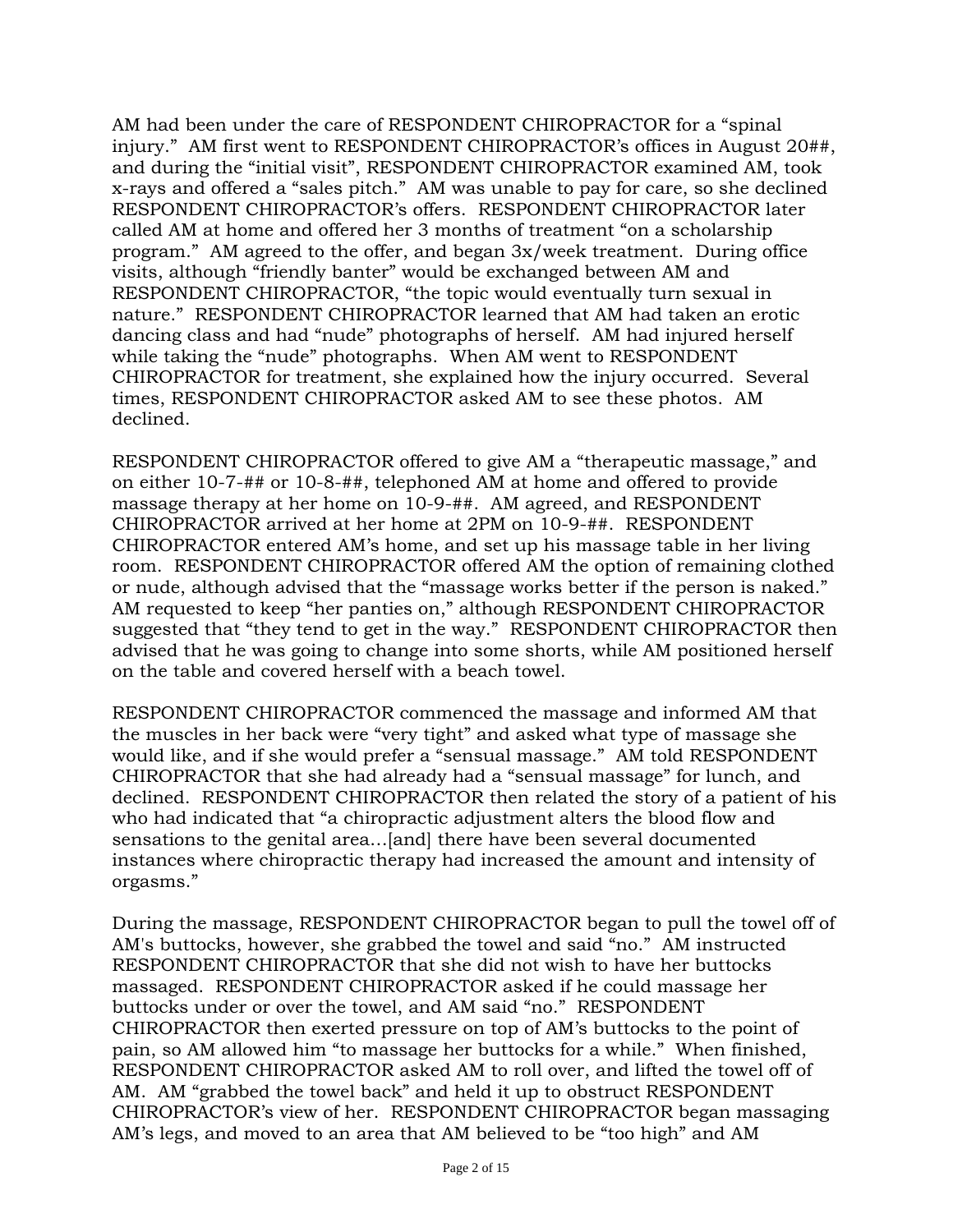suspected an "accidental brush against her vulva or worse, actual (sic) a finger slipping into her vagina." RESPONDENT CHIROPRACTOR did not have physical contact with the genital area.

Next, RESPONDENT CHIROPRACTOR relocated to a position standing above AM's head and massaged her upper chest and neck. RESPONDENT CHIROPRACTOR inquired about a breast massage, and AM reminded him of her earlier sexual encounter, and said "it was not an option." After further discussion, AM allowed the breast massage, because she had recently had breast reduction surgery and "wanted to get [RESPONDENT CHIROPRACTOR] professional opinion of the scars." RESPONDENT CHIROPRACTOR told AM that her scars "looked great" and asked about healing. AM related that her breasts were still numb, and RESPONDENT CHIROPRACTOR said, "so if I bite your nipple, you wouldn't know it?"

RESPONDENT CHIROPRACTOR finished the massage and while she was sitting on the table, asked AM if there "was any other part that needed to be worked on." RESPONDENT CHIROPRACTOR provided a robe to AM, and she then indicated that she had a sore area on her shoulder due to bursitis. AM lowered her robe a little and RESPONDENT CHIROPRACTOR told AM that he had already seen her breasts, convincing her to lower the robe further. RESPONDENT CHIROPRACTOR then massaged the rear area of the right shoulder, while concurrently moving AM's hair out of the way. RESPONDENT CHIROPRACTOR began kissing AM's ear, "putting his tongue in her ear and kissing her neck." AM moved away, and replaced her robe. AM then noticed that RESPONDENT CHIROPRACTOR was wearing "blue silk boxers," and observed that RESPONDENT CHIROPRACTOR "was aroused…RESPONDENT CHIROPRACTOR's penis was erect inside his boxers…he [RESPONDENT CHIROPRACTOR] made no attempt to hide his arousal." RESPONDENT CHIROPRACTOR then "grabbed" AM's robe by the lapel, and moved her close to him and began kissing her, "putting his tongue inside her mouth." AM claims that although she did kiss RESPONDENT CHIROPRACTOR back, it was "only with the intent to appear compliant so as to gain control of the situation." AM closed her robe more tightly, and explained to RESPONDENT CHIROPRACTOR that she had already had sex with someone that day and "there was no way she would sleep with two guys in one day." AM said that if she did, she "would have to charge". RESPONDENT CHIROPRACTOR then replied [to AM], 'maybe you should [charge]…'

In her written statement to the PD, AM wrote that after the massage, RESPONDENT CHIROPRACTOR remained at her home for a while "making sure I didn't want to look (at him in his underwear) or change her mind about the sensual massage." Although RESPONDENT CHIROPRACTOR asked AM again about the sensual massage, AM again declined. AM told RESPONDENT CHIROPRACTOR that her children would be home soon, and inquired about payment. RESPONDENT CHIROPRACTOR did not charge AM for the massage.

Detective discussed AM's regular office visits with RESPONDENT CHIROPRACTOR.

• AM is fully dressed during treatment.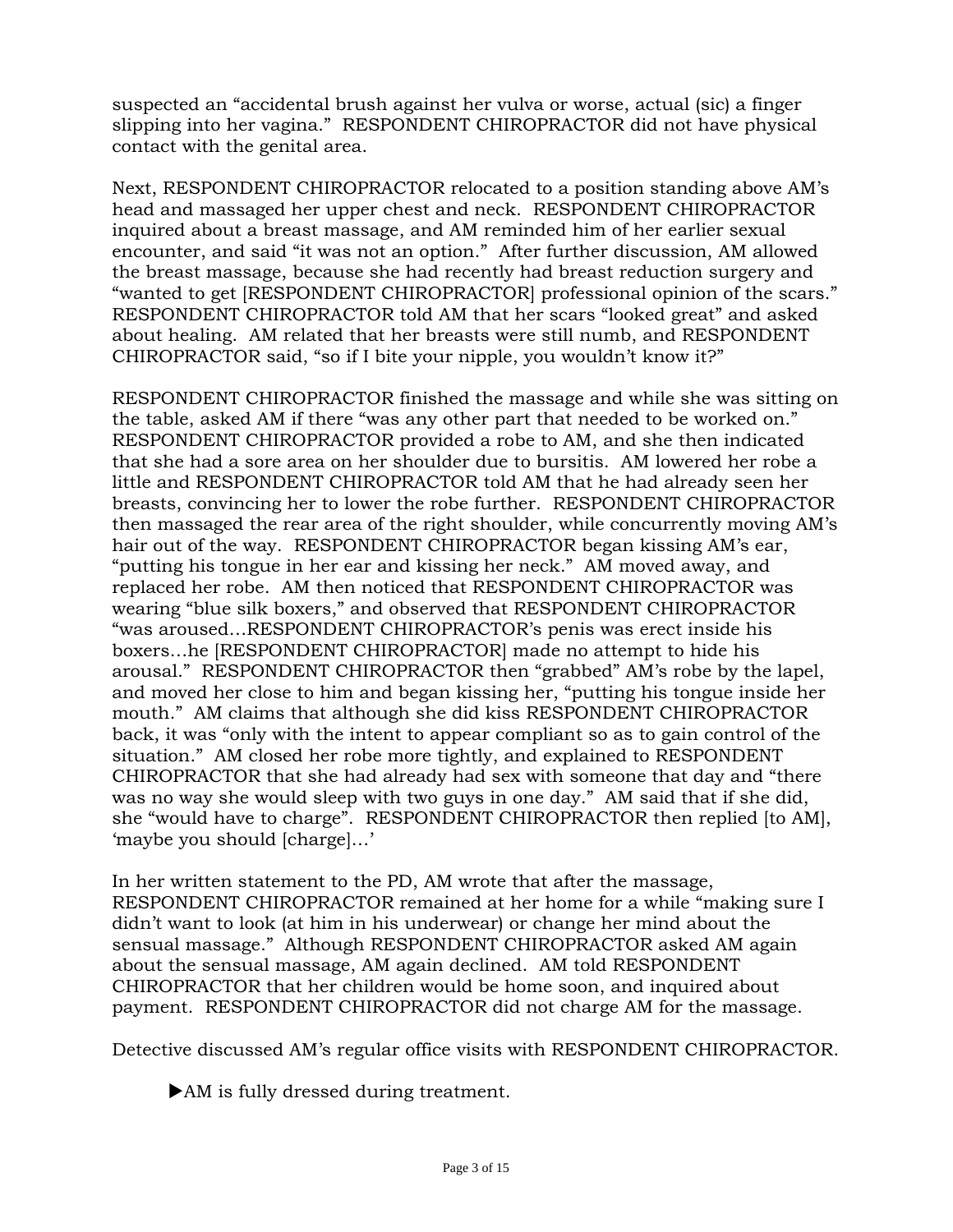$\blacktriangleright$  There have never been any discussions about a personal relationship between AM and RESPONDENT CHIROPRACTOR.

 $\blacktriangleright$  During one office visit, AM wore a midriff shirt, exposing a pierced navel, and RESPONDENT CHIROPRACTOR asked her if she "had anything else pierced."

In the report from Detective, he records that AM telephoned him on 10-11-## advising that RESPONDENT CHIROPRACTOR had called her and she told him that she would not be returning for care and RESPONDENT CHIROPRACTOR should not contact her. On 10-15-##, AM attempted a pretext telephone call to RESPONDENT CHIROPRACTOR, with the assistance of Detective, although RESPONDENT CHIROPRACTOR was out of the office. On 10-17-##, a second attempt was made, and AM left RESPONDENT CHIROPRACTOR a message to call her, which he did. During the phone call with AM on 10-17-##, RESPONDENT CHIROPRACTOR,

 $\blacktriangleright$  Was informed by AM that she had been "very uncomfortable" while he was at her home. AM asked RESPONDENT CHIROPRACTOR why he had been wearing boxer shorts, and RESPONDENT CHIROPRACTOR replied that they were "his workout shorts."

 $\blacktriangleright$ AM asked if RESPONDENT CHIROPRACTOR intent had been to have sex with her. RESPONDENT CHIROPRACTOR responded that "his intent wasn't to do that," and that his massage was provided as a "gesture of friendship."

XConversations that AM and RESPONDENT CHIROPRACTOR had during the course of the 10-9-## massage led RESPONDENT CHIROPRACTOR "to behave in a certain way that was inappropriate and that [RESPONDENT CHIROPRACTOR] wanted to apologize."

 $\blacktriangleright$ AM asked RESPONDENT CHIROPRACTOR why he kissed her neck. RESPONDENT CHIROPRACTOR again explained that "based on what they were talking about led him" to behave in an "inappropriate" manner.

 $\blacktriangleright$  AM inquired about the propriety of the breast massage. RESPONDENT CHIROPRACTOR acknowledged that the breast massage is "not normal but that type of massage is justified and normal."

▶AM reported feeling "violated" and "used," and that RESPONDENT CHIROPRACTOR's intentions had been sexual. RESPONDENT CHIROPRACTOR denied that his initial intentions were sexual, however admitted that "it ended up that way."

 $\blacktriangleright$ RESPONDENT CHIROPRACTOR denied that this same situation has occurred with other patients.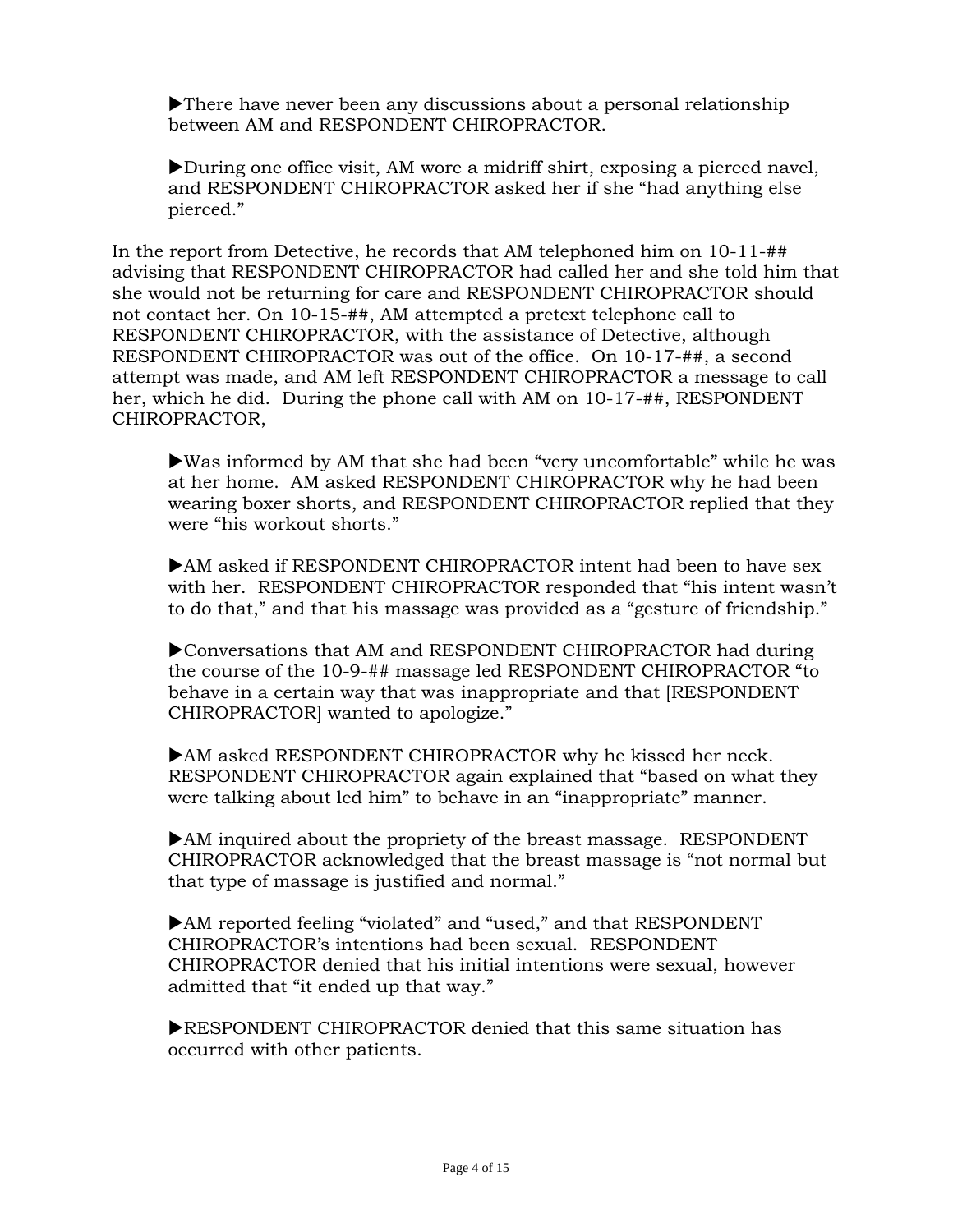## **Detective's Interview with RESPONDENT CHIROPRACTOR, 11-1-##**

RESPONDENT CHIROPRACTOR was interviewed by Detective at the PD on 11-1- ##. A summary of that interview is as follows:

Detective informed RESPONDENT CHIROPRACTOR that a complaint had been made about "some inappropriate behavior during a house call."

**EXPONDENT CHIROPRACTOR advised that he does not normally make** house calls, and indicated that he was aware that Detective was talking about AM.

**EXPONDENT CHIROPRACTOR described how AM came to be a patient in** his office, and that AM was treated via a "scholarship" program whereby the patient does not pay for the first 3 months of treatment. RESPONDENT CHIROPRACTOR offers one scholarship per month "to the community."

During regular treatments, AM would "offer information" of a personal nature (e.g., navel piercing, sexual relationships, "sensual" photos she took with a friend). RESPONDENT CHIROPRACTOR described how he had learned of the photos, and discussed AM's injury, which occurred while taking the photos.

 $\blacktriangleright$ AM had asked RESPONDENT CHIROPRACTOR about a massage and he offered to refer her to "another doctor," but AM could not afford this. Hence, RESPONDENT CHIROPRACTOR offered "to come to her house to give [AM] a massage and look at the photographs." AM had agreed to the massage.

 $\blacktriangleright$  AM was nude during the massage, except for a beach towel as draping. RESPONDENT CHIROPRACTOR was "wearing a pair of swim trunks and a sleeveless shirt."

**EXPONDENT CHIROPRACTOR acknowledged massaging AM's buttocks** after requesting permission. RESPONDENT CHIROPRACTOR further acknowledged massaging AM's breasts, "in a circular motion", although RESPONDENT CHIROPRACTOR claims that AM had told him she disliked doing breast self-exams and "asked him to check for lumps."

 $\blacktriangleright$  When RESPONDENT CHIROPRACTOR asked AM about other problem areas, she indicated her shoulder, and RESPONDENT CHIROPRACTOR confirmed that he kissed AM "on the ear or neck," and AM turned around and returned the kiss. After 1 to 1  $\frac{1}{2}$  minutes, AM pulled away.

**EXPONDENT CHIROPRACTOR was "sexually aroused" and "that was** why he kissed AM." RESPONDENT CHIROPRACTOR admitted to having an erection.

**EXPONDENT CHIROPRACTOR was asked whether it was "standard"** practice for him to dress in swim trunks and give massages."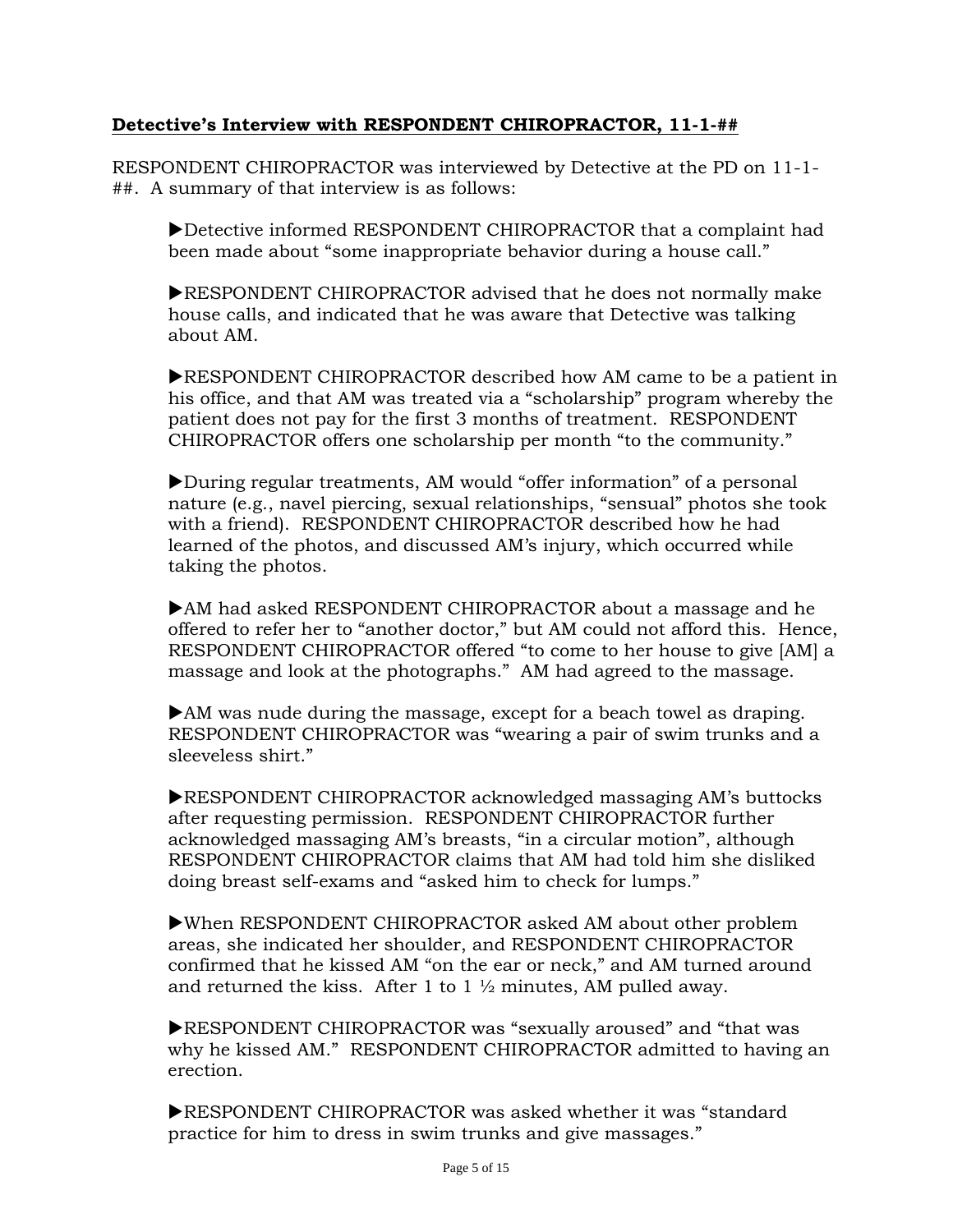RESPONDENT CHIROPRACTOR told Detective that "he was not at [AM's] house as a doctor or Chiropractor but as a friend, giving her a massage."

**EXPONDENT CHIROPRACTOR admitted that his behavior was** "inappropriate," and that he had been "under the wrong impression that [AM] wanted him to behave in this manner."

## **SUMMARY OF RESPONSE**

On 12-12-##, RESPONDENT CHIROPRACTOR's counsel hand-delivered his written response to this complaint (Attachment 2). RESPONDENT CHIROPRACTOR does not specifically address the issues raised by AM in the criminal charges, by opting to exercise,

"…his Fifth Amendment rights relative to the criminal prosecution which is now pending. Any statements made by [RESPONDENT CHIROPRACTOR] to the Board are not privileged, and would likely be discovered during the criminal prosecution, prejudicing defense of the criminal action."

RESPONDENT CHIROPRACTOR has requested that the Board "immediately suspend further action on the AM matter pending resolution of the criminal action." RESPONDENT CHIROPRACTOR contends that "there will be additional evidence available to the board for consideration following conclusion of the criminal proceeding."

RESPONDENT CHIROPRACTOR's counsel contends that presuming RESPONDENT CHIROPRACTOR's criminal case proceeds, the trial will occur within six months.

## **INVESTIGATION**

#### **Interview of AM, November 18, 20##**

AM told me that she had been suffering from significant low back pain, and her boyfriend, RM, had suggested that she get a chiropractic adjustment. AM had heretofore, never received chiropractic treatment. In late August, 20##, AM found RESPONDENT CHIROPRACTOR in the phone book (Yellow Pages), wherein, she linked to the website for ABC Chiropractic Office (RESPONDENT CHIROPRACTOR's clinic). On the website, AM found a coupon for a free exam, and free x-rays. AM made an appointment at RESPONDENT CHIROPRACTOR's office (late August 20##). On the date of her first appointment, RESPONDENT CHIROPRACTOR's assistant, "Kylie," did an examination of her, which included ROM testing, "a pelvic check and x-rays." I asked AM if RESPONDENT CHIROPRACTOR evaluated her at all on this date, and she told me that RESPONDENT CHIROPRACTOR, introduced himself "briefly," and "turned it over to" his assistant, Kylie. "Kylie" performed the entire exam and x-rays. AM did not undergo any treatment on this date. AM was instructed to return the following day for a review of the exam findings and an adjustment. AM did return and initially met with RESPONDENT CHIROPRACTOR in a group setting with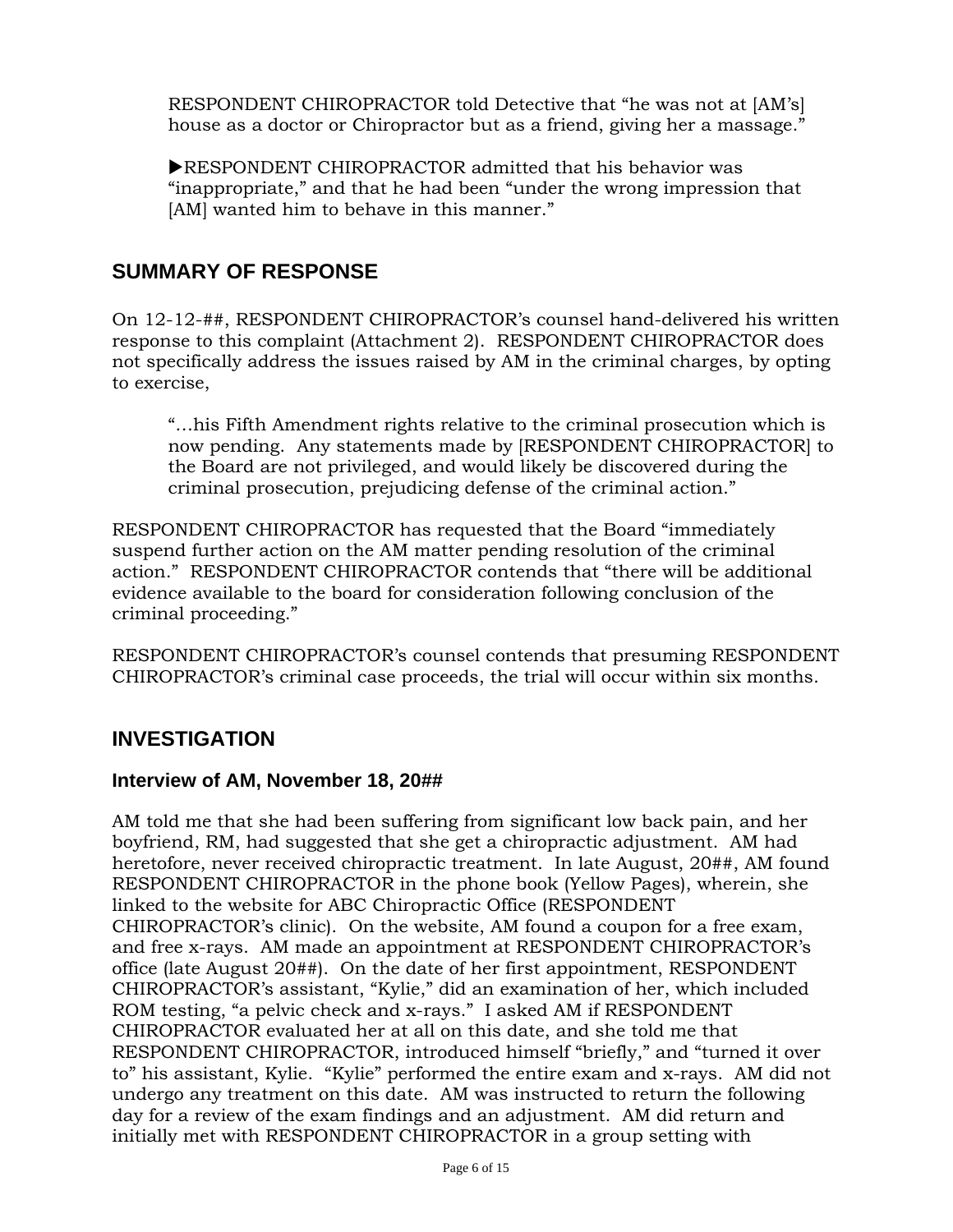approximately 10 other people. RESPONDENT CHIROPRACTOR spoke for about one hour, giving a "pep talk on chiropractic—it was a sales pitch." The group then broke up into smaller groups and RESPONDENT CHIROPRACTOR discussed individual x-ray findings, and offered each individual the option of prepaying for chiropractic services for one year, at a substantial discount (e.g., regular price of \$5,000, yet prepay price was \$3500). Care was to include 3x/week treatment, with a reevaluation at 3 months. AM stated that she was "really turned off by this." I asked about RESPONDENT CHIROPRACTOR's clinical/diagnostic findings. AM said that RESPONDENT CHIROPRACTOR told her that x-rays revealed that she leaned "significantly to the left—which was obvious," and told her about her "neck curvature." After RESPONDENT CHIROPRACTOR's "sales pitch," AM told him that she could not afford the treatment (Note: AM told me that for the first visit, she paid \$30 cash, which included fees for the exam and all x-rays taken, per the "coupon."). AM then "let it go," and left the clinic.

**(Note)**: I was unable to obtain a copy of this coupon via the Internet.

One week later, RESPONDENT CHIROPRACTOR called AM at home from his cell phone, and "asked me why I wasn't going to return." AM reiterated that she could not afford his care as she was going through a costly divorce proceeding. RESPONDENT CHIROPRACTOR then told AM of a "scholarship" program where every month "they pick a patient to give a scholarship to for the first 3 months of treatment," which is free. After 3 months, the patient is reevaluated, and "you would pay from this point forward." This promotion appealed to AM, and she agreed to care. RESPONDENT CHIROPRACTOR said that AM could start coming in for treatment immediately, because "we're concerned about you." AM told me that during this discussion, RESPONDENT CHIROPRACTOR mentioned that she could also benefit from massage, and that he was a licensed massage therapist, and could provide adjustments or massages in his office, or at her home. AM "blew it off, because I didn't know."

AM commenced treatment at RESPONDENT CHIROPRACTOR's office 3x/week at the end of August, 20##. All treatment was provided exclusively by RESPONDENT CHIROPRACTOR, and consisted only of chiropractic adjustments, while AM was "fully clothed," in an open room with 3 other adjustment tables. Other patients were always present, and no "personal" discussions occurred between AM and RESPONDENT CHIROPRACTOR.

On 9/5/##, AM told me that she underwent "belly piercing." AM saw RESPONDENT CHIROPRACTOR for treatment "the following Monday (9-9-##)." At this visit, AM reported wearing "low-rider pants so it wouldn't rub" her belly area, which was still painful and sore. AM's belly was exposed "several inches" above her pants. RESPONDENT CHIROPRACTOR observed this and commented to AM, "if you get anything else pierced [in the future], would you show me?" AM said "no, you're married." Subsequent to this treatment, "every once in a while," RESPONDENT CHIROPRACTOR would ask AM about her belly piercing, however, AM "didn't think much of it since I was moving around on the table for adjustments," and it was painful, so AM thought RESPONDENT CHIROPRACTOR was "concerned."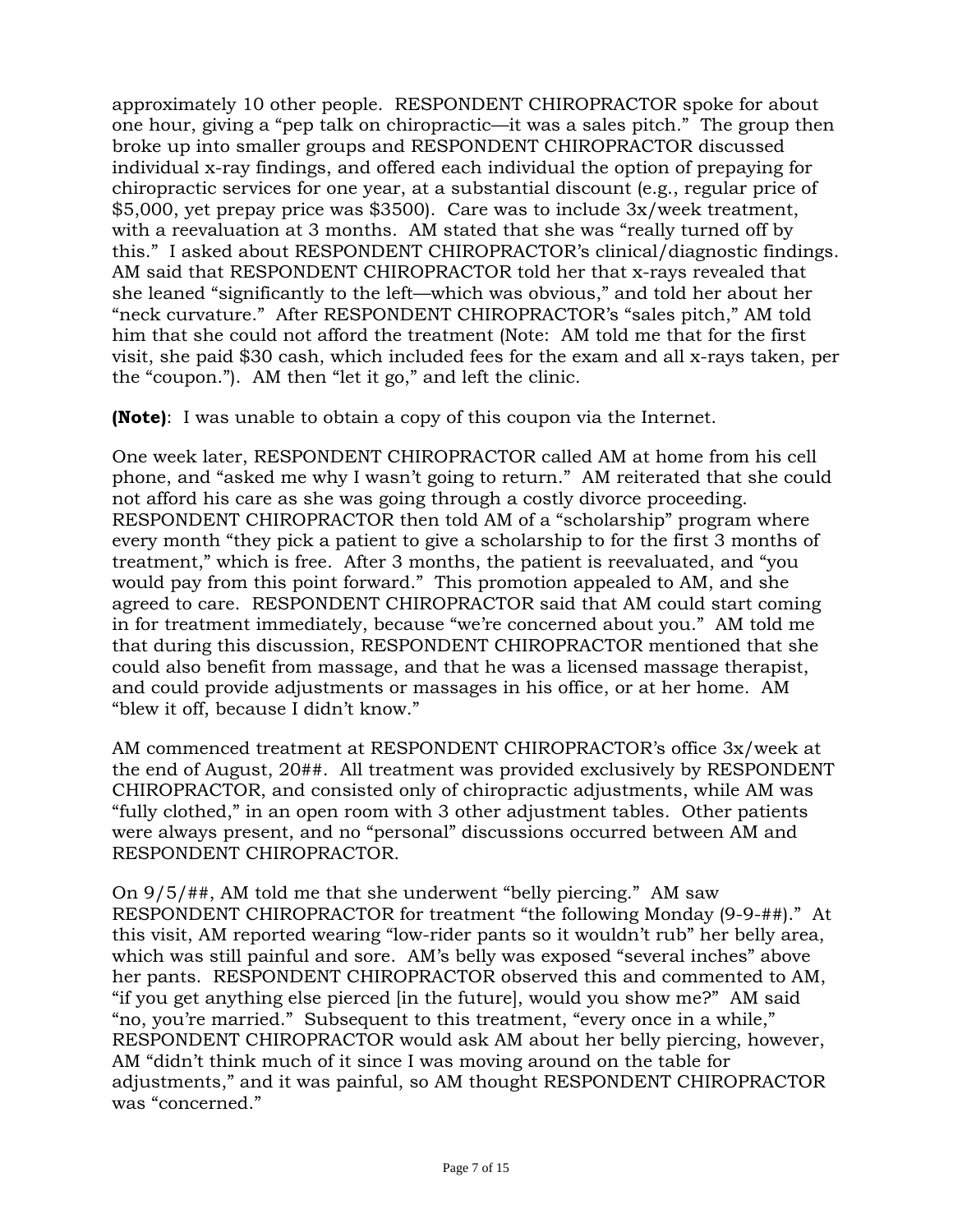I asked AM to discuss the alleged sexual assault. AM told me that she had been taking an erotic dance class, "learning how to strip." In mid-late September, 20##, AM's female friend had also taken pictures of her dressed in several colors of men's dress shirts as pictures for her boyfriend (RM). While the pictures were being taken, AM and her friend tied AM to a bed "and I hurt my back—it was very sore." AM then went to RESPONDENT CHIROPRACTOR for an adjustment and RESPONDENT CHIROPRACTOR "asked me what happened" (e.g., exacerbation). AM told me that she "didn't want to tell" RESPONDENT CHIROPRACTOR this "private thing," but ultimately told him that she and her friend had been taking pictures, and she'd hurt her back. Although AM did not describe any details of the pictures, nor was she "naked in the pictures," RESPONDENT CHIROPRACTOR asked to see her pictures.

Several visits later, RESPONDENT CHIROPRACTOR again asked to see AM's pictures, and she declined. AM continued with the adjustments. During the first week of October, 20##, RESPONDENT CHIROPRACTOR commented to AM that her "low back seems tight," and he recommended a massage in his office. On October 7, 20##, RESPONDENT CHIROPRACTOR called AM at home and asked her if she was interested in getting a massage. AM declined, stating that she could not afford it, and RESPONDENT CHIROPRACTOR told her that he "could come to my house, and said he had a [massage] table." AM told me that the implication was that RESPONDENT CHIROPRACTOR would provide the massage for free. AM further explained that she did not think this offer of a home massage was unusual, because RESPONDENT CHIROPRACTOR had "offered it before, and said he was a masseuse." AM noted that she simply "assumed that [RESPONDENT CHIROPRACTOR] had done it before because he had the folding table." AM thereby agreed to the massage, which was scheduled for October 9, 20## at 2PM. AM told me that she selected this date because she knew she was having lunch with her boyfriend, RM. AM said that she had sex with RM during lunch, after which she was rushing "to get home to shower before [RESPONDENT CHIROPRACTOR] arrived." AM reported that RESPONDENT CHIROPRACTOR was already at her home when she arrived at 1:50PM, and she sensed that "he had been there awhile," although RESPONDENT CHIROPRACTOR denied this. AM told me that her "inner voice" told that this was a "bad idea," and she felt "bad vibes."

Upon entering AM's home, RESPONDENT CHIROPRACTOR asked AM where to set up the massage table, and "offered to set it up in my bedroom." AM declined and suggested the living room. RESPONDENT CHIROPRACTOR asked AM for a sheet, and she retrieved "very large beach towels." RESPONDENT CHIROPRACTOR instructed AM to undress, and although AM wanted to leave her "panties" on, RESPONDENT CHIROPRACTOR suggested that she not. RESPONDENT CHIROPRACTOR then said to AM, "OK, you get into something more comfortable and so will I." At the time, RESPONDENT CHIROPRACTOR was wearing dress slacks and a golf shirt, and went to AM's "hall bathroom" to change clothes. AM returned wearing a bathrobe, and was nude underneath. While RESPONDENT CHIROPRACTOR was still in the bathroom, AM "jumped under the towel [on the table] quickly before [RESPONDENT CHIROPRACTOR] comes back in." AM was fully draped with towels up to the level of her armpits. AM's head was faced down on the massage table.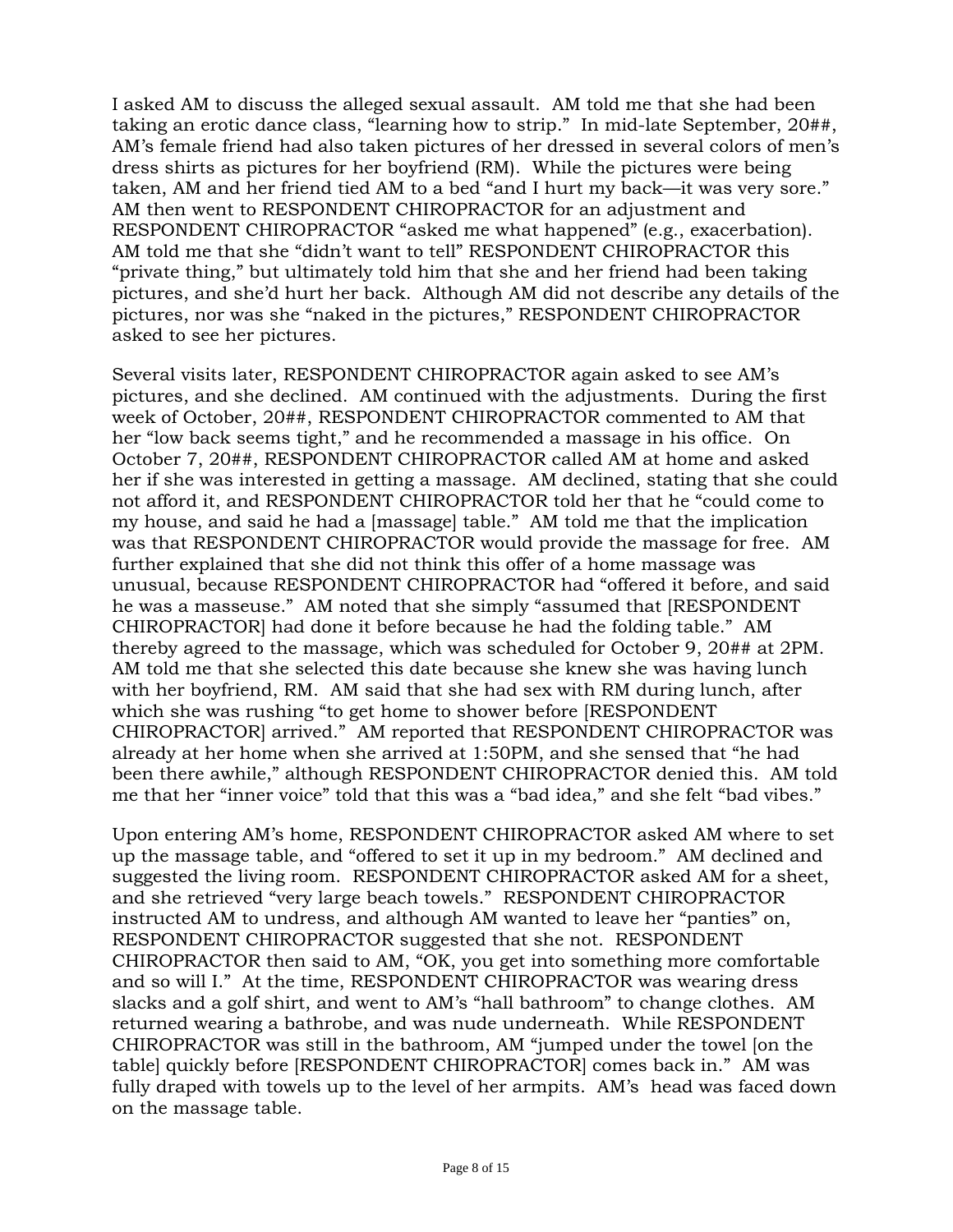RESPONDENT CHIROPRACTOR returned and began the massage. AM informed me that their conversation consisted of "idle chit-chat." RESPONDENT CHIROPRACTOR asked her what she had done for lunch. AM said she had met her boyfriend for lunch, and as RESPONDENT CHIROPRACTOR "probed" her for more information, she mentioned that she had sex with her boyfriend. RESPONDENT CHIROPRACTOR mentioned to AM that he was "glad I was happy" (because of her divorce), but AM sensed "sexual overtones." RESPONDENT CHIROPRACTOR asked AM, "is it good for you?" and then asked her if she had a "certain spot I needed massaged." AM replied "no." RESPONDENT CHIROPRACTOR then told AM of a female patient he once had who had "pulled him" into one of his exam rooms where a anatomical chart was hanging on the wall. According to AM, RESPONDENT CHIROPRACTOR said that this patient "pointed to the genital area" and began talking about adjustments and "good orgasms." AM told me that she believed RESPONDENT CHIROPRACTOR was "implying that women orgasm on the adjustment table." More conversation ensued, and RESPONDENT CHIROPRACTOR again asked AM if she was "sure there's not a particular spot that needs to be rubbed." AM again believed that the implication was sexual.

RESPONDENT CHIROPRACTOR massaged AM's legs and began moving up to her buttocks area. RESPONDENT CHIROPRACTOR asked AM if it was alright if her massaged her buttocks, and she said "no." As AM was telling RESPONDENT CHIROPRACTOR "no," he moved to an area around her buttocks, yet over her hip and hit a "sore spot." AM contends that this "validated" RESPONDENT CHIROPRACTOR's massaging her buttocks area and relieving the "tension" in this particular area. Ultimately, RESPONDENT CHIROPRACTOR's hand "ended up under the towel on my butt/hip," however, it all "happened very fast." RESPONDENT CHIROPRACTOR said he could "feel a knot there" and indicated that it needed to "break up." RESPONDENT CHIROPRACTOR had AM feel the area and she too, felt the "knot."

RESPONDENT CHIROPRACTOR told AM it was "time to roll over." AM recalled that the room was very bright with the afternoon sun. When AM rolled over, she could not immediately see RESPONDENT CHIROPRACTOR. RESPONDENT CHIROPRACTOR was holding the towel up for AM as she rotated from prone to supine, and she explained to me that she "felt like he was looking." AM noted that RESPONDENT CHIROPRACTOR "denied" that he was looking, and draped the towel over her front. When AM's eyes adjusted to the light, she observed RESPONDENT CHIROPRACTOR wearing a "white muscle shirt and royal blue boxer shorts." The shorts appeared to be a flimsy material, resembling "silk." AM told me she was "shocked," and her "radar was on full blast." AM contends that she was in a "vulnerable position" and felt that she had to "play compliant…[RESPONDENT CHIROPRACTOR] was massaging me and I was totally naked!"

RESPONDENT CHIROPRACTOR began massaging the front of AM's legs and was moving "very high" up her thigh. At this point, AM was "bracing for an accidental" genital touch. Although RESPONDENT CHIROPRACTOR was "very close" to the genital area, he did not have contact with AM's genitals. RESPONDENT CHIROPRACTOR then moved to AM's chest area. RESPONDENT CHIROPRACTOR was positioned behind AM's head (she was still lying supine), and she was unable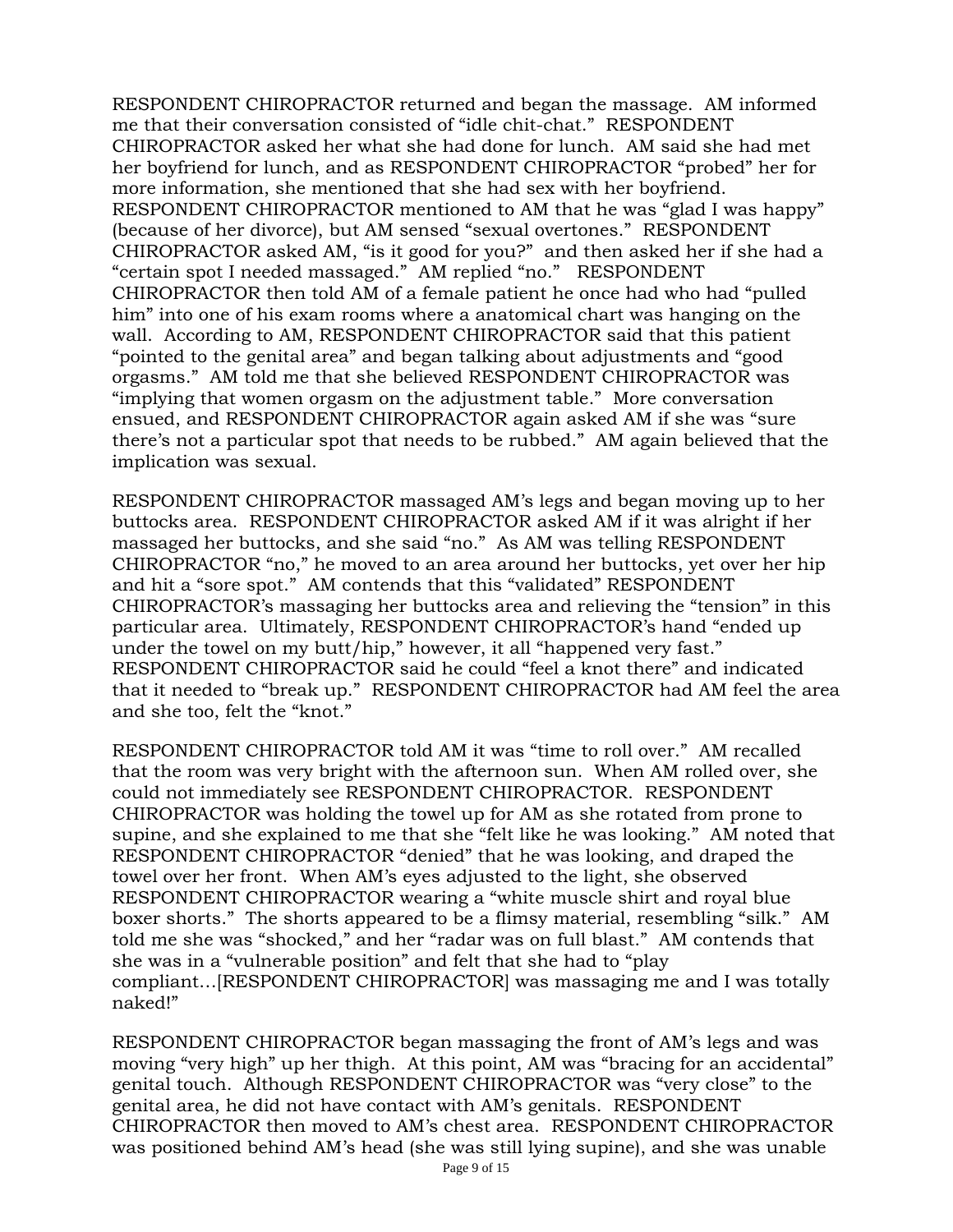to see him. AM did note that RESPONDENT CHIROPRACTOR's "crotch was right under my head," by "coincidence" of his height, and the height of the massage table. RESPONDENT CHIROPRACTOR was leaning over AM. RESPONDENT CHIROPRACTOR asked AM if she had ever had a breast massage, and she said that she had never undergone a breast massage by a "licensed professional." AM stated that she mentioned this in a joking manner. (Note: AM informed me that she had breast reduction surgery in August 20##, and had residual scarring, and loss of feeling in her breasts). AM and RESPONDENT CHIROPRACTOR briefly discussed this, and RESPONDENT CHIROPRACTOR told AM that some massage therapists offer breast massage as part of therapy. RESPONDENT CHIROPRACTOR asked if it would be alright to perform this particular massage, and AM agreed. RESPONDENT CHIROPRACTOR massaged AM's breasts for approximately 5 minutes, one at a time. I asked AM if RESPONDENT CHIROPRACTOR massaged the nipple area, however AM noted that since she has no feeling in her breasts, she was unable to know for sure whether or not this occurred. While discussing AM's loss of breast sensation, RESPONDENT CHIROPRACTOR reportedly commented to AM that if he, "was to bite [my] nipple, [I] would not know." AM told me that this "comment stuck in my mind," because she and her boyfriend had previously discussed it.

Following the breast massage, RESPONDENT CHIROPRACTOR informed AM that "we're done." AM put her bathrobe on. AM and RESPONDENT CHIROPRACTOR then discussed her problem with bursitis (bilateral), and as she was sitting upright on the massage table, her robe dropped slightly. According to AM, she was uncomfortable with this (Note: RESPONDENT CHIROPRACTOR was positioned behind AM on the table with "one leg on and one leg off"). RESPONDENT CHIROPRACTOR then reminded AM that he "had just massaged my breasts," so she allowed the robe to drop further so that he could massage her shoulder area. RESPONDENT CHIROPRACTOR's left arm was positioned around AM's neck to "brace me," as he used his right hand to massage her right shoulder from behind. RESPONDENT CHIROPRACTOR adjusted AM's right shoulder, and after this, moved her hair to one side. RESPONDENT CHIROPRACTOR began kissing AM's neck and "stuck his tongue in my ear." AM immediately told RESPONDENT CHIROPRACTOR that she needed to "get dressed because my kids are coming home" from school. AM began tying her robe and rose from the table. RESPONDENT CHIROPRACTOR then turned around and "leaned against the table with an obvious erection in his shorts. AM told me that at that moment she was thinking, "this is not happening—I'm not interested." RESPONDENT CHIROPRACTOR "grabbed" AM by her bathrobe lapels and pulled her towards him, where he began kissing her with "his tongue." AM told me that she responded (e.g., "one long kiss") and "complied because I was very scared. I was totally vulnerable, so I appeared compliant and hoped he'd go away. After RESPONDENT CHIROPRACTOR kissed AM, she began to walk away, and she commented something to the effect of, "even if I had the inclination, I would not sleep with you because I already had sex with someone today, and that's not like me." AM then said, "and if I did, I would have to charge. RESPONDENT CHIROPRACTOR replied, "maybe you should." AM requested that RESPONDENT CHIROPRACTOR, "get dressed." RESPONDENT CHIROPRACTOR then asked to see AM's pictures. AM told me, "I should have thrown him out, but I thought if I appeared docile, he would leave…I didn't know him, if he was violent…" or not,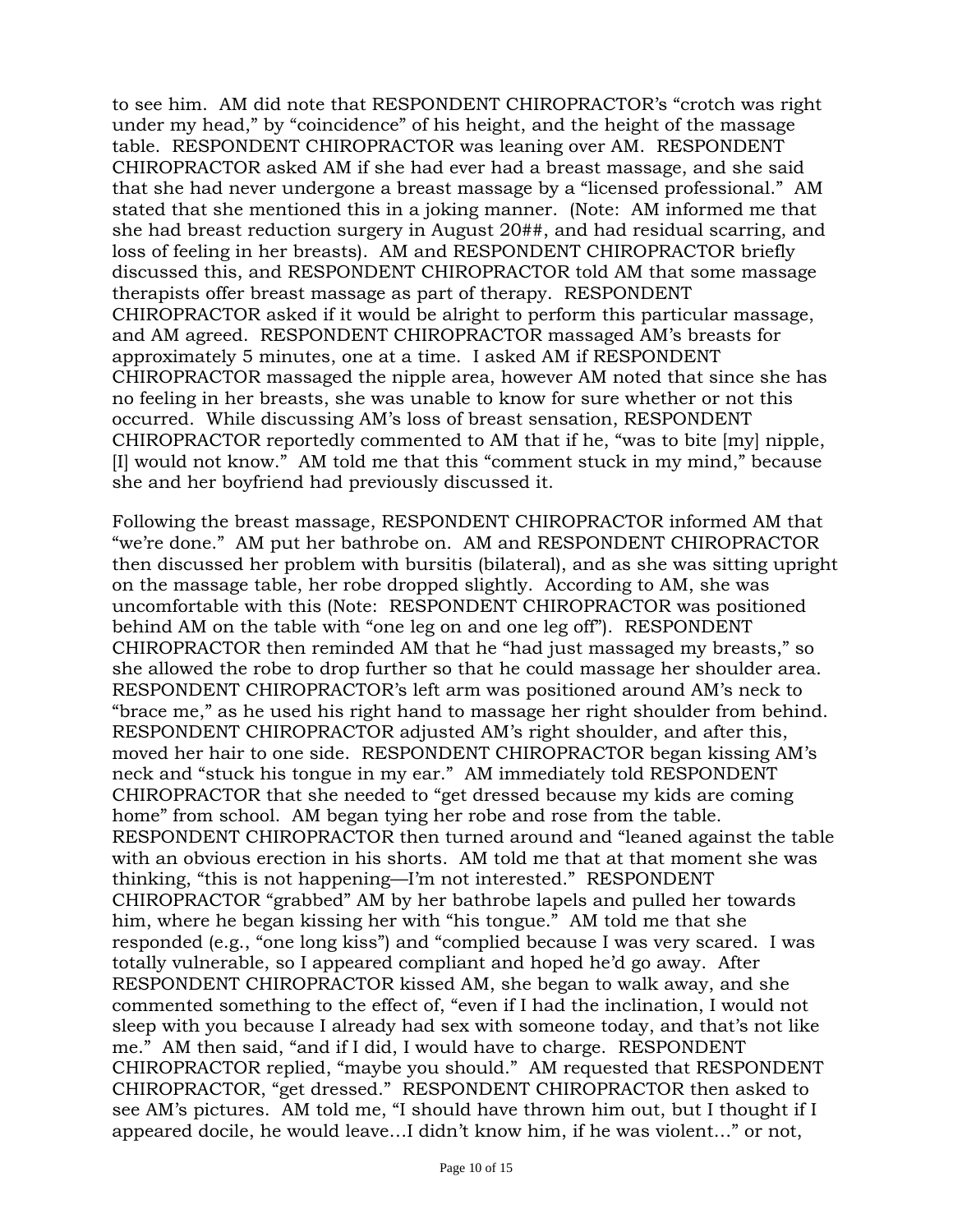and she did not want to antagonize him. AM found the CD where the 10 pictures were located, and "quickly" "clicked through them" on her computer. AM restated that there was "no nudity" in the pictures. RESPONDENT CHIROPRACTOR made some minor comments such as, "really nice," and then went downstairs with AM. She repeated to RESPONDENT CHIROPRACTOR that her "kids are coming home, so you [RESPONDENT CHIROPRACTOR] need to leave." RESPONDENT CHIROPRACTOR said to AM, "are you sure you don't want to look?" (at RESPONDENT CHIROPRACTOR's erection, according to AM). AM told RESPONDENT CHIROPRACTOR "no, I'm not interested." AM told me that she was not "looking at him as he walked down the hallway" towards the bathroom. AM recalled that RESPONDENT CHIROPRACTOR said something to her, and she turned around. RESPONDENT CHIROPRACTOR said, "see, I knew I could make you look!" AM was "looking at [RESPONDENT CHIROPRACTOR] face at the time.

RESPONDENT CHIROPRACTOR went to the bathroom to change clothes, and AM "ran up the stairs to dress" as quickly as possible. RESPONDENT CHIROPRACTOR, dressed, folded up his table, and AM "walked him to the car to make sure he was leaving." AM told me that she was "prepared to let it go," however, mentioned the incident to her ex-husband, GM, who told her to go next door to the neighbors home, as her neighbor was a County Sheriff. AM's neighbor advised her to report the incident to the Police Department.

During the course of our interview, AM repeatedly commented to me how she felt the situation was "so ridiculous." AM advised me that during the encounter she repeatedly told RESPONDENT CHIROPRACTOR that she was not interested, "I was involved with someone."

#### **Interview with GM, Ex-Husband of AM, November 20, 20##**

GM, former husband of AM informed me that he learned of the alleged incident involving RESPONDENT CHIROPRACTOR from AM "less than a week" after the occurrence. GM recounted that "at first," AM would not disclose what had occurred, and added that, "we're estranged." Several days later however, AM confided in GM and "told me everything." I asked GM to explain to me what AM had said occurred. GM remembered that AM had said that RESPONDENT CHIROPRACTOR was massaging her back and was wearing underwear. RESPONDENT CHIROPRACTOR was visibly "aroused," and fondled AM's breasts and tried to kiss her. According to GM, AM was "very upset" about the incident, "which made me upset." GM suggested that AM contact her neighbor, Brad H., who is a County Sheriff. GM encouraged AM to call the police about RESPONDENT CHIROPRACTOR. To the best of his knowledge, AM did contact law enforcement, and was pursuing the case.

GM stated that although he knew AM was receiving chiropractic care, she had never previous obtained chiropractic treatment, nor was GM aware of which chiropractor was treating AM. AM has however, had massages prior to RESPONDENT CHIROPRACTOR's 10-9-## massage.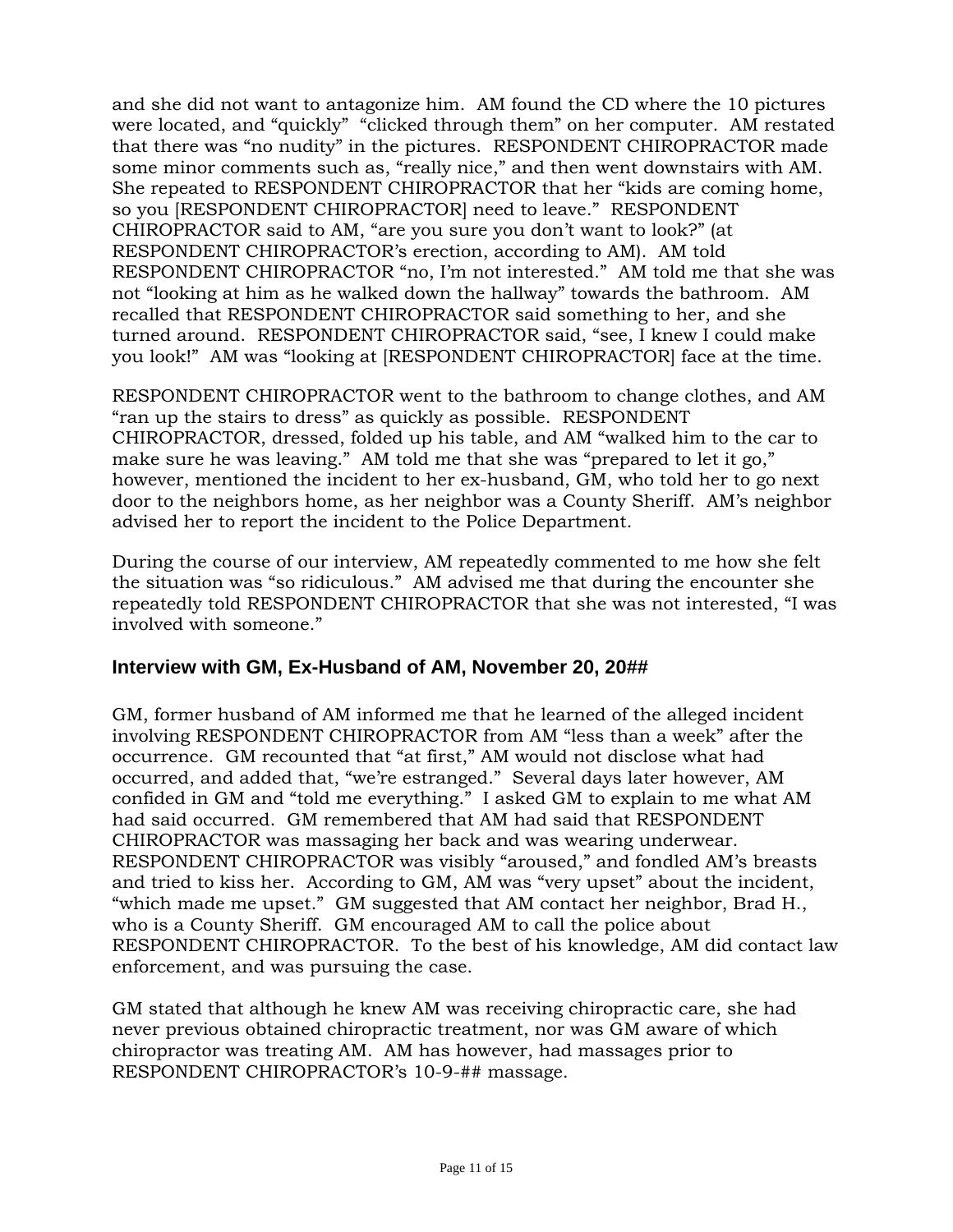GM told me that he has "no reason to doubt" AM's account, and does not believe her report was a fabrication. GM concluded that, "she [AM] has nothing to gain from a story, especially to me."

## **Interview with RM, Friend of AM, November 20, 20##**

RM told me that he has known AM for 2-3 years, as he is an instructor at the Academy of Martial Arts, where AM's children take classes. RM noted that he and AM became "better friends" in March 20##.

Regarding the alleged incident, I asked RM what AM had related to him, and when she told him. RM recalled that he spoke with AM 1-2 days after the incident, and observed that she "was upset." RM "pressed" AM to talk about the matter, and confirmed that AM had been at his home immediately prior to her massage with RESPONDENT CHIROPRACTOR on 10-9-##. AM had been "looking forward" to the massage which they believed would be "above board." During this conversation, RM told AM that "if some impropriety" occurred, she should "tell someone," especially if RESPONDENT CHIROPRACTOR was "abusing his position."

AM explained to RM that RESPONDENT CHIROPRACTOR had arrived at her home and set up his massage table. AM laid down on the table, and RESPONDENT CHIROPRACTOR went to the bathroom. When RESPONDENT CHIROPRACTOR returned, he was wearing "boxers." AM was "feeling uncomfortable." During the course of the massage, RESPONDENT CHIROPRACTOR was observed to be "visibly aroused," and AM "sensed a problem." AM got up from the table and asked RESPONDENT CHIROPRACTOR to leave. During the course of the massage, it was RM's understanding that RESPONDENT CHIROPRACTOR made "several advances," including "grabbing [AM] by the robe" and pulling her "close." RM was aware that RESPONDENT CHIROPRACTOR tried to kiss AM "at least once." AM expressed concerned that she "could have been raped."

During the conversation about this incident, RM was "trying to be supportive," as AM was reluctant to report the incident, believing that "everyone will hate her" for reporting RESPONDENT CHIROPRACTOR. RM encouraged AM to report the matter and follow-through, once he learned the details of the incident.

RM told me that he had asked AM if she gave RESPONDENT CHIROPRACTOR "any indication that she wanted to fool around." AM said she did not; that she did not flirt with RESPONDENT CHIROPRACTOR, nor "come on to him." RM added that, AM had also "just been over here [for a sexual encounter] and that's not like her." RM claims that there was "no way" AM would have "come over here and then gone home to have sex with [RESPONDENT CHIROPRACTOR]. I know that she would not do this. She's very honest and would have told me."

RM informed me that he believed RESPONDENT CHIROPRACTOR "crossed the line…he came over as a doctor to give a patient a massage…[AM] told him no, and he persisted." RM questioned "whether this was an isolated incident."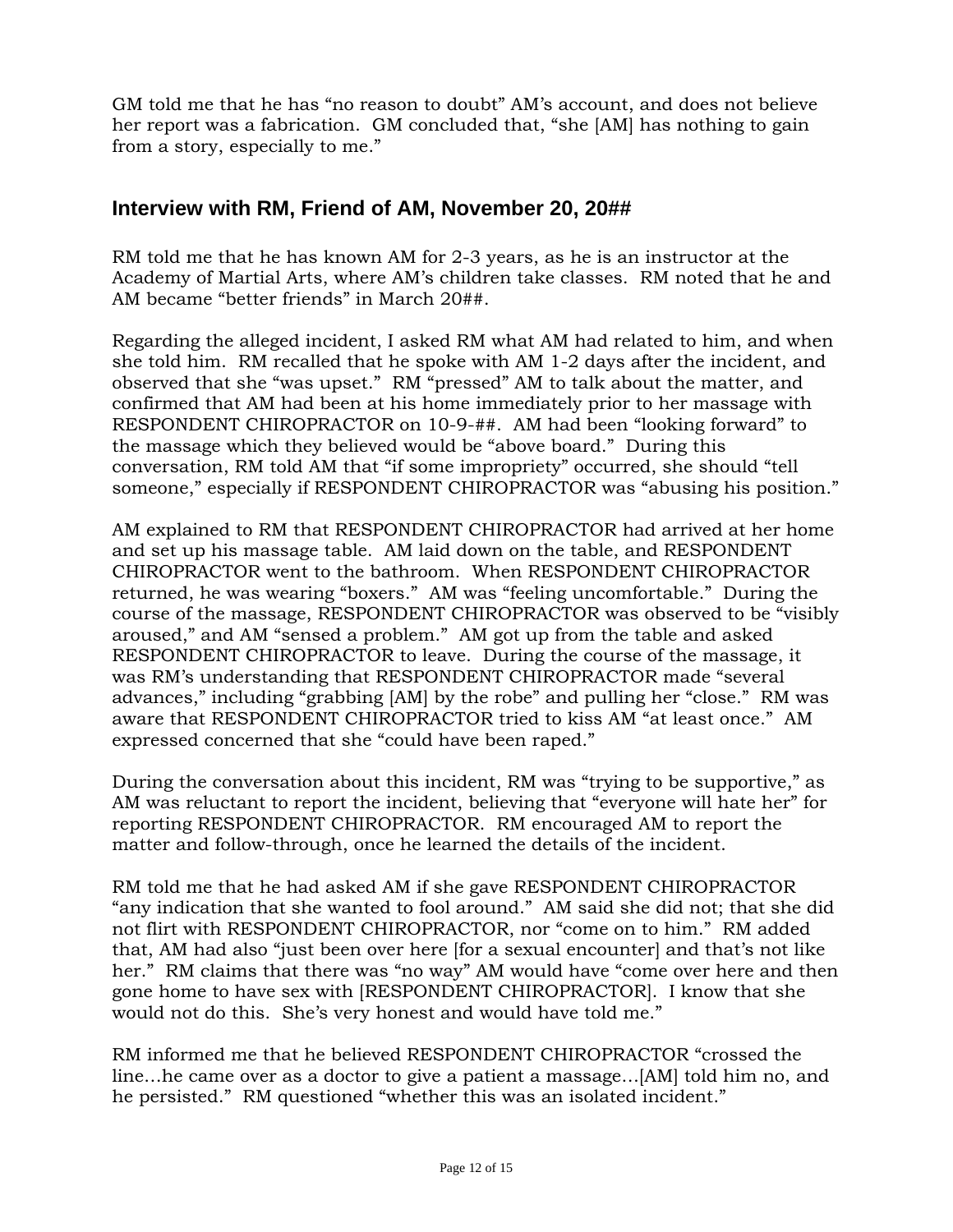I asked RM about AM's credibility. RM said that he had "no concerns" about AM, as she is an "honest" person." AM "did not make it up---it's not in her character." Additionally, RM believes that "by the tone of [AM's] voice" when she was discussing the incident, she was "visibly shaken…upset and mad."

#### **Interview with OM, Friend of AM, November 22, 20##**

OM initially met AM over one year ago, as both of their children take Tae Kwon Do classes together. AM and OM are good friends. I asked OM to discuss her knowledge of AM's concerns about RESPONDENT CHIROPRACTOR. AM first told OM about the alleged incident 2 days after it occurred (10-11-##). Upon learning of the incident, OM asked AM why she had not told her "this before." AM explained that RESPONDENT CHIROPRACTOR had come to her home to perform a massage. RESPONDENT CHIROPRACTOR changed into boxer shorts that were "light-weight silk" material, which AM glimpsed as she was rolling over on the table from her front side to her back. RESPONDENT CHIROPRACTOR massaged AM's "front and her breasts," and "had an erection." When AM was putting on her robe, RESPONDENT CHIROPRACTOR "pulled her towards him and kissed her" AM thought this was "off the wall," and asked RESPONDENT CHIROPRACTOR to leave.

OM told me that AM had questioned her about "what's normal and not normal" with regard to this treatment. OM herself has received chiropractic care for over 7 years, and her current chiropractor "never changes his clothes," although he administers a 20-minute massage prior to adjusting her. "The door is open…he is very professional" and she is "always fully clothed."

During AM's discussion about the incident, OM recalled that AM was "upset…shaken," and questioned what she did "to invite this," and whether she had done "something where [RESPONDENT CHIROPRACTOR] thought it was OK." OM claims that AM was adamant that she did not "lead [RESPONDENT CHIROPRACTOR] on." OM characterized AM as a "people pleaser" who "doesn't want anyone to be displeased with her." OM related that she "personally, think it's inappropriate and unusual to have a chiropractor come to my house to do a massage." OM was aware that AM had been treating with [RESPONDENT CHIROPRACTOR] as a chiropractor for several months about once a week---she was his patient." OM was also aware that AM had not had prior chiropractic care, and "definitely didn't know what was appropriate or not." However, OM believes that RESPONDENT CHIROPRACTOR "pushed" AM into this situation.

AM acknowledged to OM that she kissed RESPONDENT CHIROPRACTOR back when he began kissing her, because she was "afraid where it was going to go." AM was "confused" and in "shock---what do I do next?" OM believes that AM was responding to attempt to "maintain control" of the situation, and was extremely "uncomfortable."

With respect to credibility issues, OM stated that she does "not doubt" AM's account of this incident. AM is "almost painfully honest…[and] because she's so confused about the situation, her truthfulness" is validated. AM is "blaming herself and did not talk about it for 2 days because she was so confused." OM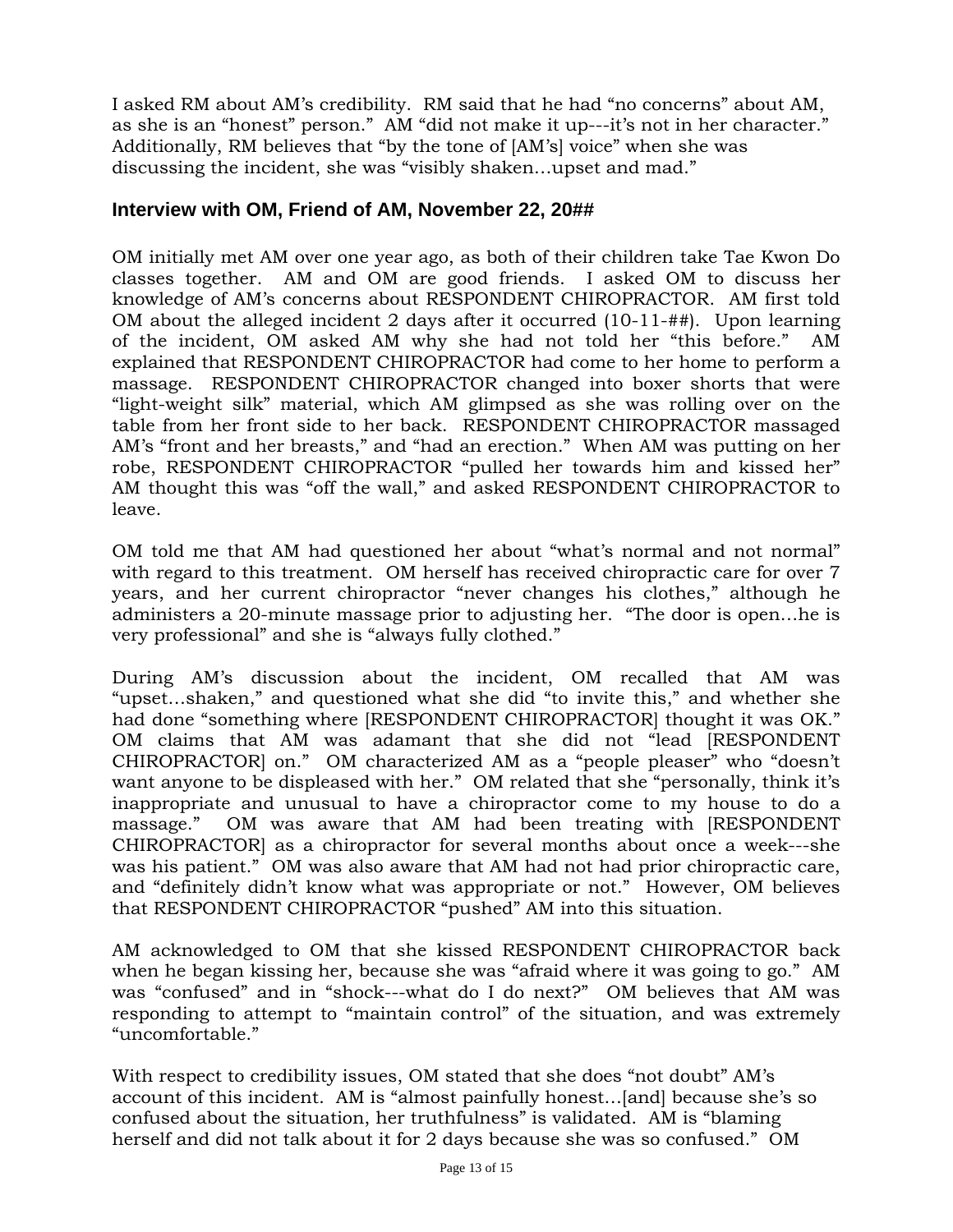also pointed out that she believes that AM is "vulnerable…she was just divorced this week," and concluded, "who's to say that [RESPONDENT CHIROPRACTOR] did not identify someone in a vulnerable position and capitalize on that and then do it to someone else?"

## **Review of Treatment Record for AM from RESPONDENT CHIROPRACTOR**

RESPONDENT CHIROPRACTOR furnished the following materials to the Board on 12-12-##.

X**1. Copies of the complete treatment and billing records for AM (Attachment 3):** A review of AM's chart reveals that she first presented to RESPONDENT CHIROPRACTOR's office on 7-31-## with complaints of "low back pain" and pain in the right leg. AM also revealed that she had suffered from bursitis in her left shoulder for one year. Contained within AM's chart is a "coupon" entitling her to a "full comprehensive exam and nerve check for only \$30."

Chart notes indicate that AM did not return to RESPONDENT CHIROPRACTOR's office until 8-27-##, and that she was on a 3-month "scholarship" plan, and AM would "start paying" when her divorce was final on 11-20-##.

RESPONDENT CHIROPRACTOR provided treatment to AM on 18 occasions between 8-27-## and 10-8-##. It appears that AM basically received only spinal adjustments and traction, and there is no indication or mention of massage therapy in the notes. Further, there are no chart entries for the massage therapy that was performed by RESPONDENT CHIROPRACTOR in AM's home on 10-9-## (nor are charges for this service reflected in the billing records).

Billing records reveal that AM paid a total of \$30 to RESPONDENT CHIROPRACTOR via a Visa charge (date is illegible). The Board should note that RESPONDENT CHIROPRACTOR's superbill for the date of her initial "complimentary" consultation, shows that on 7-31-##, she received a "limited" new patient evaluation, and underwent AP/LAT Cervical and Lumbar radiographic studies which were included in the total fee of \$30. RESPONDENT CHIROPRACTOR's billing ledger for AM further delineates that while the typical charges for the x-ray series received by AM was \$186, she was charged only \$30 (inclusive of the new patient exam). RESPONDENT CHIROPRACTOR did write off the complete balance on AM's account, under the "scholarship" plan.

▶ 2. Treatment narrative for AM from RESPONDENT CHIROPRACTOR **(Also Attachment 3):** RESPONDENT CHIROPRACTOR detailed his clinical findings and treatment of AM between her date of initial presentation (7-31- ##) until her last date of treatment in his office, 10-8-##.